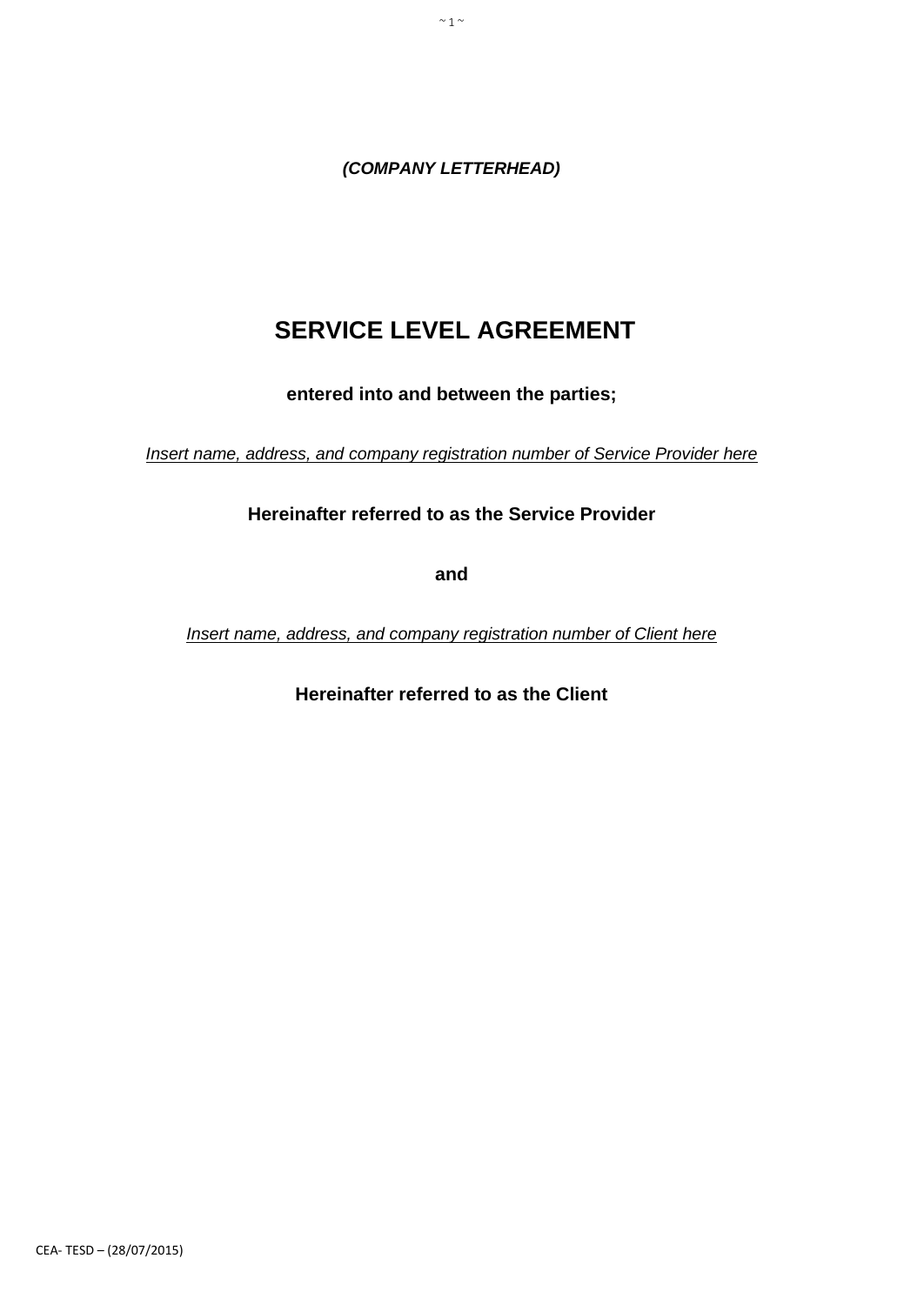The Service Provider becomes engaged for justifiable reasons in contracts for the supply of temporary employees to its Client for the rendering of temporary services and/or assisting with the completion of assignments and / or projects/or tasks.

The Client, to ensure that its business strategy is supported, requires the services of a Service Provider to ensure that a sufficient number of temporary employees with the necessary skills and experience are made available to the Client for purposes of completing such contracts and /or assignments for an agreed period and /or projects/or tasks.

### **Now therefore it is agreed:**

#### 1. **Interpretations and Definitions**

- 1.1 The "Service Provider" means *\_\_\_\_\_\_\_\_\_\_\_\_\_\_\_\_\_\_\_\_\_\_\_,* which is registered according to statute, and carries on business as a Temporary Employment Service procuring as the primary Employer, temporary employees for the Client requiring such employees to render services for temporary periods, fixed term periods, and/or projects. The Service Provider operates according to best practice and therefore is a registered and fully compliant member of the Constructional Engineering Association Temporary Employment Services Division;
- 1.2 The "Client" means \_\_\_\_\_\_\_\_\_\_\_\_\_\_\_\_\_\_\_\_, for which the Service Provider procures temporary employees to render services for temporary periods, fixed term periods, and/or projects;
- 1.3 The "temporary employee" shall mean the employee provided by the Service Provider as stipulated in Section 198 of the LRA as amended from time to time;
- 1.4 The singular shall import and include the plural and vice versa;
- 1.5 Words referring to any gender shall include the other gender;
- 1.6 References to a natural person shall include a juristic person;
- 1.7 The headings in this Agreement are used for the sake of convenience only and shall not govern the interpretation hereof;
- 1.8 Any reference in this Agreement to the Service Provider includes, where appropriate, a reference to the employees and agents of the Service Provider;
- 1.9 "Agreement" the Agreement contained in this document and any and all annexures hereto, which annexures shall form an integral part hereof and to which the provisions, stipulations and conditions of the Agreement shall apply mutatis mutandis. Where there is conflict between any of the provisions, stipulations and conditions of the Agreement and that of any Assignment, the provisions, stipulations and conditions of the Agreement, except for those contained in the special conditions of such annexures, shall take precedence;
- 1.10 "Services" the services to be rendered by the Service Provider to the Client as more fully defined in the introduction above;
- 1.11 "Site" the physical address(es), where the Service Provider may be required to render the services in terms of this Agreement;
- 1.12 "Duration" this Agreement is valid from date of signature to  $(date)$ , alternatively the completion of \_\_\_\_\_\_\_\_\_\_\_\_\_\_\_\_\_(project);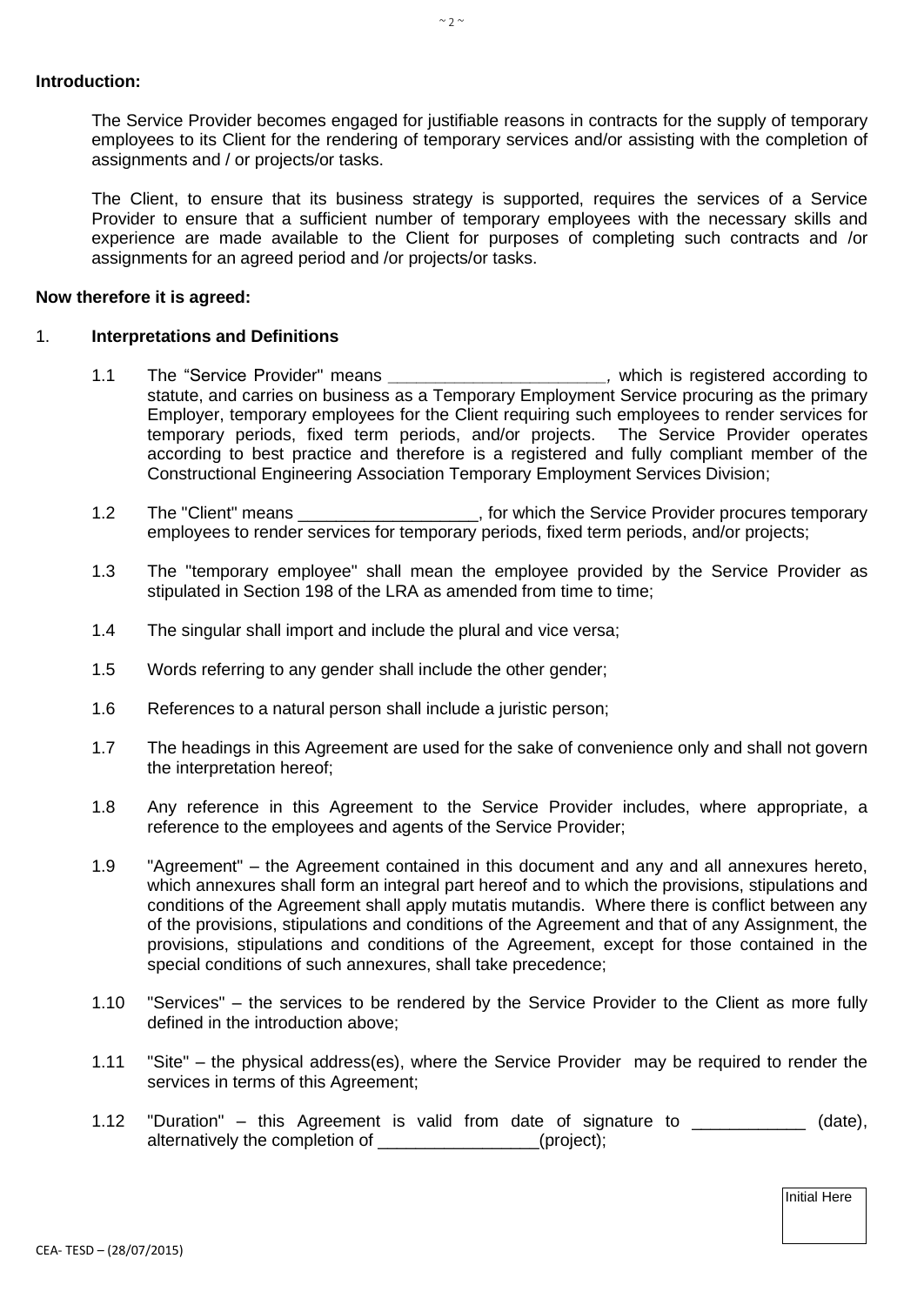- 1.13 "Confidential information" shall include, but is not limited to:
	- 1.13.1 any information in respect of know-how, formula, processes, systems, business met marketing methods, commercial plans, financial models, inventions, model portfolio's, long-term plans and any other information;
	- 1.13.2 all internal control systems, billing models, web content and design;
	- 1.13.3 details of financial structures and operating results;
	- 1.13.4 the contractual and financial agreements between the parties and their clients with whom they have business arrangements of whatsoever nature;
	- 1.13.5 all other matters which relate to respective parties, which are of a confidential nature and which is not in the public domain;
- 1.14 "BCEA" shall mean Basic Conditions of Employment Amendment Act No. 20 of 2013, as amended from time to time:
- 1.15 "LRA" shall mean Labour Relations Amendment Act No. 6 of 2014, as amended from time to time;
- 1.16 "EEA" shall mean the Employment Equity Amendment Act No. 47 of 2013, as amended from time to time;
- 1.17 "ESA" shall mean the Employment Services No. 4 of 2014, as amended from time to time;
- 1.18 "SDA" shall mean the Skills Development Amendment Act No. 26 of 2011;
- 1.19 "SDLA" shall mean the Skills Development Levies Act No 9 of 1999;
- 1.20 "Intellectual Property" shall mean all inventions, improvements, designs, trademarks, know how, specialized technical information or expertise, notwithstanding the manner in which it is recorded or created by the Service Provider, or the Service Provider's temporary employees, during the performance of the Service Provider, or Service Provider's Service or the Service Provider's temporary employees in terms of this Agreement;
- 1.21 "non-standard or a-typical employment" shall mean temporary employment as defined in Section 198(4) of the LRA;
- 1.22 "Deeming" shall mean to treat as; with particular regard to alleged unfair dismissal, organisational rights, and wages and benefit structures;
- 1.23 "Notice period" shall mean the statutory notice period, as defined in Labour Legislation;
- 1.24 "Justifiable reason" shall mean any acceptable reason for temporary employment, as per Section 198B(3) of LRA;
- 1.25 "POPI" means the Protection of Personal Information Act No. 4 of 2013;
- 1.26 UIF shall mean the Unemployment Insurance Fund Act No. 63 of 2001, as amended;
- 1.27 COIDA shall mean the Compensation for Occupational Injury and Diseases Act No. 130 of 1993, as amended in terms of Act No 61 of 1997;
- 1.28 TES the temporary service provider shall mean as defined in the LRA;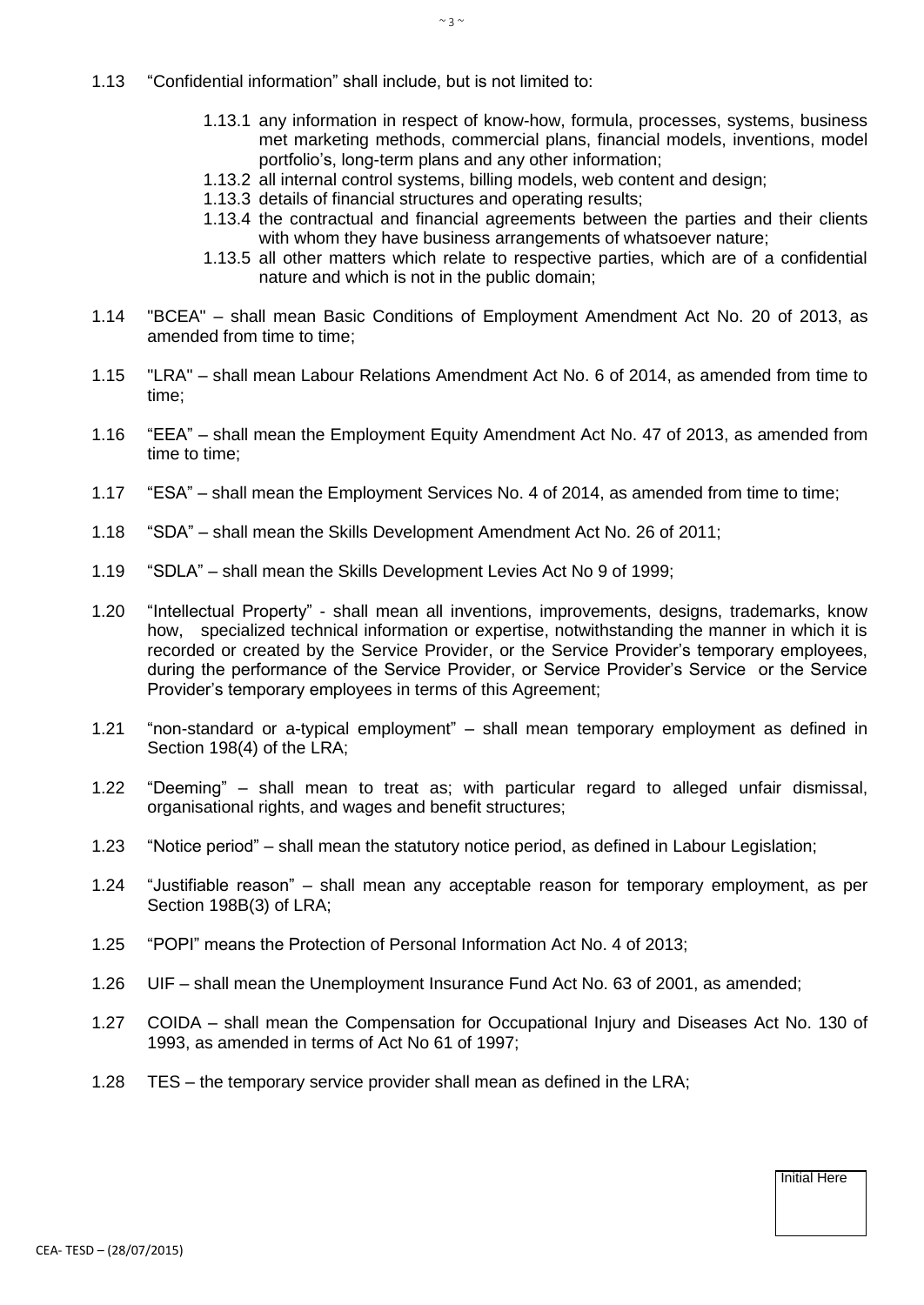1.29 The calculation of any time period for the purpose of this Agreement shall exclude the first day in the period and include the last day of the period. Days that fall over weekends and public holidays shall be included in the calculation of any period. In the event that the last day falls on a Saturday, Sunday or public holiday, the last day shall be the next succeeding day which is not a Saturday, Sunday or public holiday.

### 2. **Provision of Services**

- 2.1 The Client hereby engages the Services of the Service Provider for the duration of the service period or duration as set out above.
- 2.2 The Service Provider shall provide the Client with suitably qualified and experienced temporary employees to render services at the premises, offices and/or sites of the Client in accordance with the needs stipulated by the Client, in writing.
- 2.3 Upon receipt of a request for the supply of temporary employees, the Service Provider shall make available to the Client upon request, the relevant and sufficient details of a particular competency, where required, of all temporary employees.
- 2.4 The Client shall be entitled to conduct interviews with prospective temporary employees to ascertain their suitability, and shall not be liable in any way for the rejection of any potential temporary employee, nor any costs incurred by any party in attending interviews.
- 2.5 The Service Provider shall not be liable in any way should the temporary employee, after the interview process, prove to be unsuitable to the Client's needs. After the interview process, should the temporary employee prove to be unsuitable in terms of the Client's needs, the Service Provider reserves the right to provide a replacement within 7 (seven) days of written notification.
- 2.6 Further to the above, the Service Provider shall provide the following services under this agreement:
	- 2.6.1 Engage in screening and assessment practices that are commensurate with the position being sourced for and/or in accordance with the detailed and documented requirements of the Client. As a minimum service, the Service Provider will conduct credit, criminal, education and license verification checks;
	- 2.6.2 Provide a full payroll administration process, including the payment of statutory payments to the required institutions and the issuing of IRP5's;
	- 2.6.3 Fund the payroll within the conditions set under the Payment terms section (clause 5) hereunder;
	- 2.6.4 Maintain complete and accurate records of employment and in respect of statutory compliance reporting under the various Acts, including but not limited to the LRA, the EEA, the SDA, the SDLA, the BCEA, and the like;
	- 2.6.5 Address all labour relations and related matters as the primary responsible party, irrespective of the duration of employment of the individual in question;
	- 2.6.6 Management reports to the Client that is reasonable in relation to the services being provided and requested within reasonable time frames;
	- 2.6.7 Manage the full human resource of the individuals provided to the client notwithstanding any deeming provisions in legislation;
	- 2.6.8 This agreement is built on an operational model developed in the Client's business.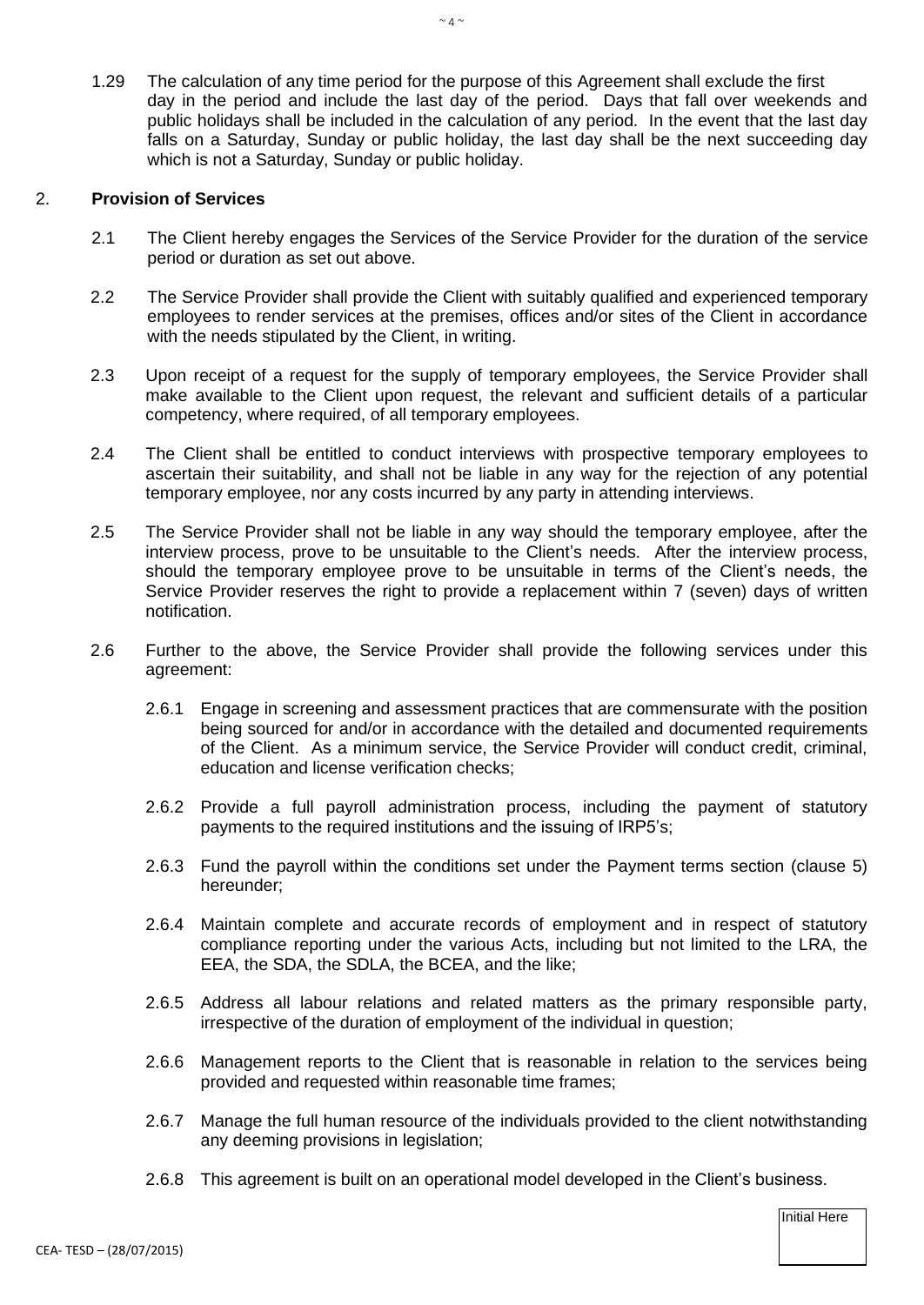- 2.7 Once agreement is confirmed, whether verbal or in writing, regarding the selected temporary employee it shall become an official order from the Client and shall be governed by this Agreement, at (clause 2.9 to 2.12).
- 2.8 The Service Provider shall enter into an employment agreement with the selected temporary employee, which should be of a fixed term nature.
- 2.9 This Agreement is based on an operational model developed in the Client's business. It acknowledges the historical differences in pay between employees and introduces a remuneration structure based on minimum rates of pay. It is necessary to do this to ensure the survival of the various business units that have lost large numbers of jobs due to the inability to compete on a cost competitive basis.

- (Or) -

This Agreement is built on an operational model developed in the Client's business and required manpower flexibility. This is to ensure the survival of the business as it cannot guarantee (100%) permanency due to the operations of the Client.

- (Or) -

This Agreement is built on a training pool model, where placed employees will be engaged on a fixed term training contract for a period of \_\_\_ months and be eligible for permanent employment on condition that a vacancy exists and that the job and training criteria have been met by such employee

- (Or) -

This Agreement is built on an operational model developed in the Client's business which acknowledges the historical differences in pay. Freezes the permanent categories of workers at \_\_\_\_\_\_\_\_\_\_\_\_\_\_\_ level and only engages with the TES Service Provider to supply non-

standard employment at a particular level from date of this Agreement.

- (Or) -

This Agreement is based on an outsourced/functional category model whereby a category/level/entire section of a workforce has been outsourced and will be supplied by the Service Provider.

#### - (Or) -

The operational economic model looks at a 12 (twelve) month business view and determines the number of flexible employees needed in each 12 (twelve) month cycle. This exact level is impossible to predict and in uncertain economic cycles this could endure for a number of years. Client's historical operational requirements indicate that even in good economic cycles these do end and hence the need to determine flexible employment levels to accommodate these cycles. The operations are attempting to have a model that ensures the maximum viability of permanent employees and the maximum flexibility of flexible employees to ensure competitiveness.

- (Or) -

The training pool model is aimed at the development of Placed Employees to ensure they are able to meet the criteria of the job. Should they be successful they will qualify for possible permanent vacancies.

- (Or) -

The models are built on the decision to outsource the entire workforce/the category/categories of employees.

2.10 The operational economic model looks at a 12 (twelve) month business view and determines the number of flexible employees needed in each 12 (twelve) month cycle. This exact level is impossible to predict and in uncertain economic cycles this could endure for a number of years. The Client's historical operational requirements indicate that even in good economic cycles these do end and hence the need to determine flexible employment levels to accommodate these cycles. The operations are attempting to have a model that ensures the maximum viability of permanent employees and the maximum flexibility of flexible employees to ensure competitiveness.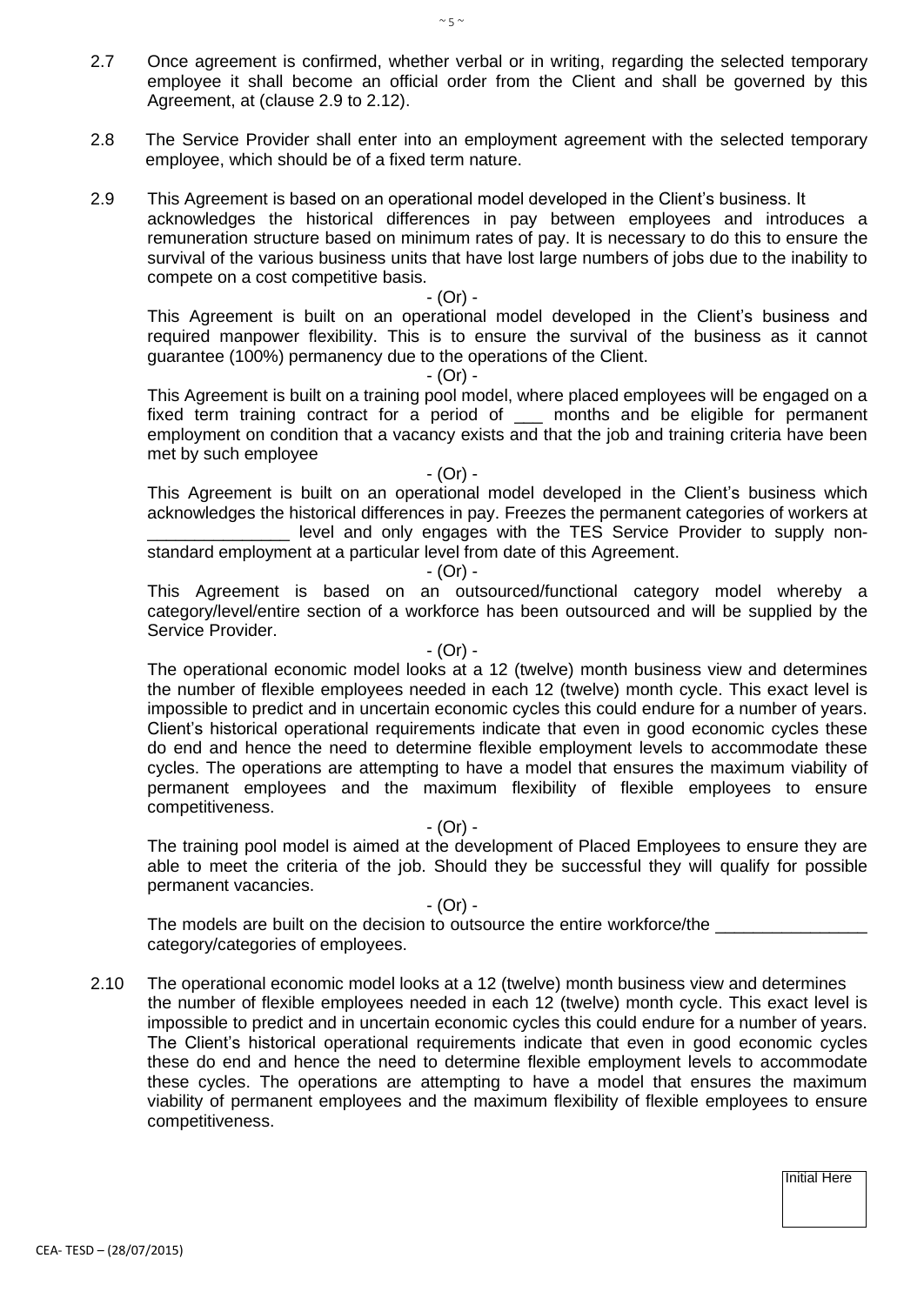- 2.11 The flexible components model will be made up of a variety of different fixed term contracts based on as far as possible the future 12 (twelve) months view of the client's operational requirements.
- 2.12 The remuneration model of atypical employees recognizes that they are atypical employees and ensures that they are remunerated at the minimum rate of pay per grade. Client has taken a decision not to reduce historical anomalies within a grade but phase such out through a process of natural attrition.

### 3. **Working Hours and remuneration and notice periods**

- 3.1 The temporary employee's ordinary hours of work and payment thereof shall be as determined by the Client and shall not exceed the hours as statutorily prescribed.
- 3.2 Overtime and work on public holidays and Sundays shall only be undertaken on request by the Client and shall be pre-approved by the Client, and shall comply with all statutory requirements.
- 3.3 The Client shall take cognisance that the BCEA or collective agreement prescribes that where temporary employees earn below the current annual threshold determined by the Minister of Labour, preferential rates of remuneration will apply in respect of overtime and work on Sundays.
- 3.4 These rates shall be as agreed with the Client and stipulated in the annexure/rate schedule as amended from time to time.
- 3.5 Wage increases will take place and be enforced as per applicable collective agreements as and when such occurs.
- 3.6 Unless reasonable notice is given by the Client, the Client will be held liable for payment of 4 hours to the temporary employees of the Service Provider in instances where circumstances beyond the control of the parties render the ability of the temporary employees to work impossible, including but not limited to force majeure, load shedding, and inclement weather.
- 3.7 The Client shall advise the Service Provider timeously of any change in circumstances which may impact on a temporary employee's services in terms of this agreement. This includes, but is not limited to, any amendment to the Services to be supplied and the location where the services are to be supplied.
- 3.8 The temporary employment of the temporary employees may be terminated by any of the parties giving to the other written notification as per the relevant statutory regulations.

#### 4. **Duration**

4.1 This Service Agreement shall commence on date of last signature by the parties and shall remain in force until terminated in accordance with the provisions of the Agreement relating to termination, (Clause 7).

#### 5. **Payment**

- 5.1 Payment to the Service Provider shall be effected on a weekly/fortnightly/monthly basis.
- 5.2 Such payments shall be calculated on the basis of a rate per hour for all hours worked by the temporary employee during a specific period. The rate per hour shall be as stipulated in the annexure/rate schedule.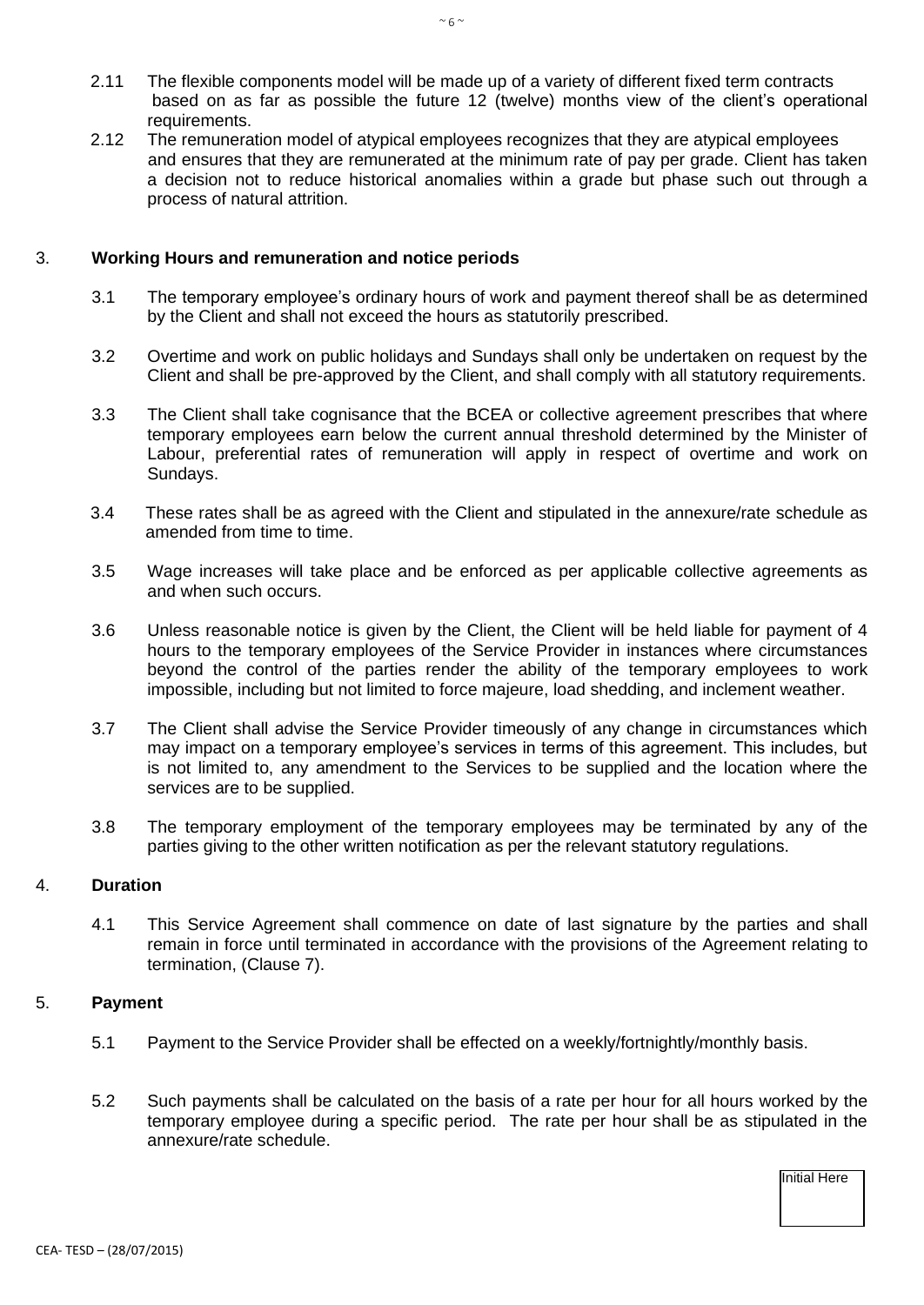- 5.3 The Service Provider/temporary employee shall be required to keep accurate records of hours worked (clocking) on time sheets which shall be verified and approved by the Client for invoicing purposes and shall constitute proof of time worked in the event of a dispute.
- 5.4 The Service Provider shall submit statements of account as well as VAT inclusive invoices to the Client in respect of service provision by the Service Provider on a weekly/fortnightly/monthly basis.
- 5.5 Invoices submitted to the Client shall, if the Client so requires, be accompanied by copies of timesheets, duly authorised, and any other relevant approved documentation in support thereof.
- 5.6 Payment of invoices submitted to the Client shall be effected within the time period agreed and stipulated in the (quote/rate schedule/any other applicable documentation as agreed upon).

### 6. **The temporary employment relationship**

- 6.1 By virtue of the Service Provider's relationship and its designation as a TES, and by virtue of the fact that the Service Provider is an employer as referred to in the LRA, or other applicable legislation, the Service Provider is entitled to discipline and manage the performance of temporary employees in accordance with its own policies. In so far as the Client may also be deemed to be the employer of the temporary employees, the Client confirms that the Service Provider shall remain the primary employer and that all disciplinary action or performance management will be undertaken by the Service Provider.
	- 6.2 The Client acknowledges that to ensure that the Service Provider is able effectively to carry out the aforesaid functions, the Client shall timeously alert the Service Provider to any transgressions or unsatisfactory performance by the temporary employee/s and allow the Service Provider a reasonable opportunity to address the temporary employee's conduct or performance, and shall provide the Service Provider with reasonable assistance and all relevant information and/or evidence.
	- 6.3 In the event that the Client gives notice of termination of the use of the temporary employee's services prior to the Assignment Completion Date, or for any reason requires the Service Provider to remove the temporary employee from its premises and/or operations and/or any site, and the Client is unable or is unwilling to assist the Service Provider to fairly dismiss the temporary employee for reasons related to misconduct, incapacity or operational requirements, the Client hereby unconditionally indemnifies the Service Provider against the following costs/ liability:
		- 6.3.1 all statutory retrenchment costs (if applicable)
		- 6.3.2 all costs associated with any notice pay;
		- 6.3.3 any other damages/compensation/back pay that may be awarded and made payable by the Service Provider to the temporary employee in respect of and in any way related to the early termination of a temporary employee's services prior to the Assignment Completion Date, in terms of the LRA or otherwise; and
		- 6.3.4 any associated legal costs including any order for costs, calculated on the scale of attorney and own client.
	- 6.4 In the event that the Client extends a permanent offer to a temporary employee or utilises the services of a temporary employee in any way, whether directly or indirectly, through another service provider, within 6 (six) months after the temporary employee ceased to provide services to the Client through the Service Provider, a permanent placement fee will be applicable as per the fee structure set out in "Permanent Placement Conditions and Fees".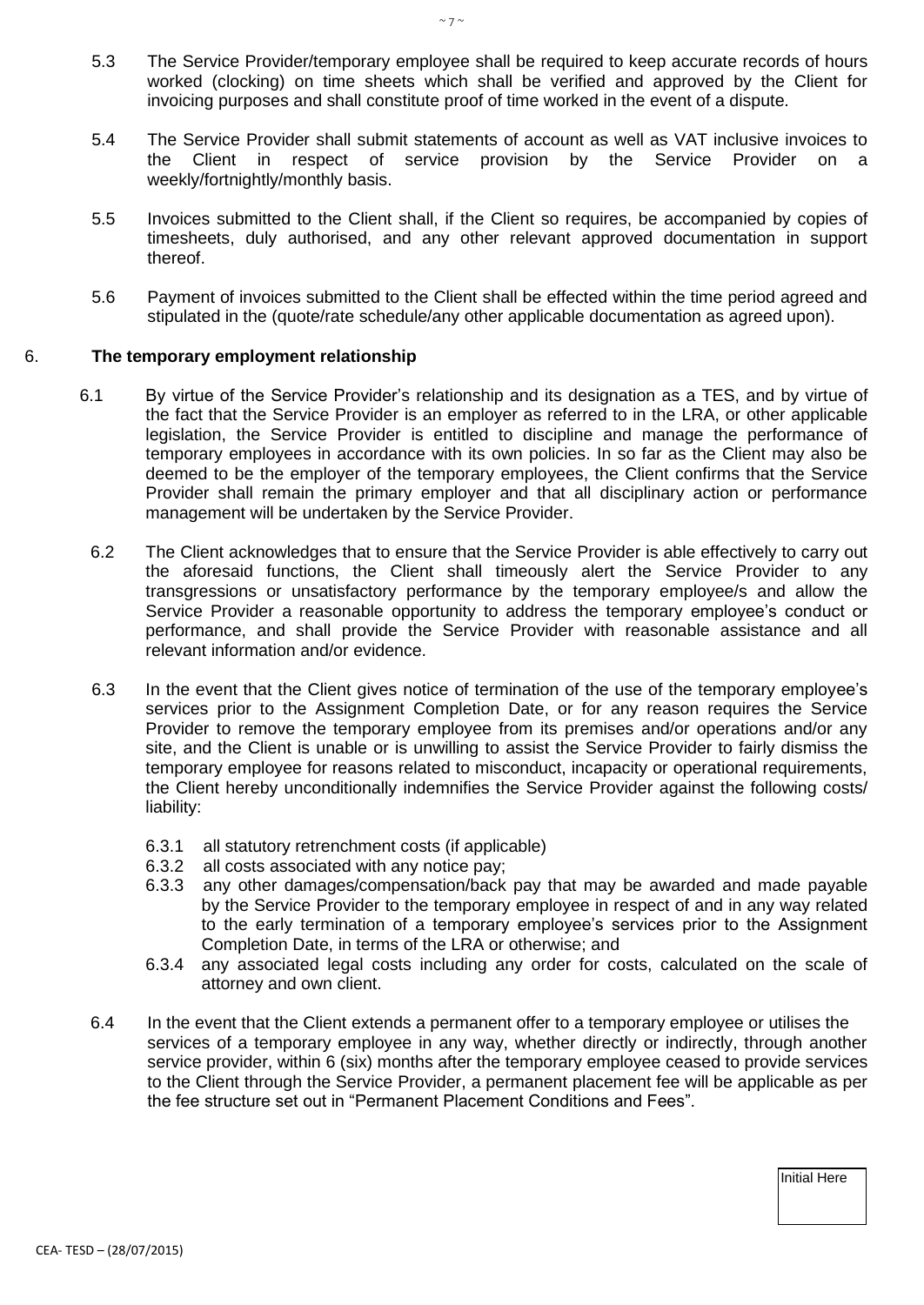### 7. **Obligations of the parties**

- 7.1 The Service Provider shall undertake to:
	- 7.1.1 comply with all its statutory obligations and including the POPI Act as the employer of the temporary employee and shall provide the Client with acceptable proof thereof on request;
	- 7.1.2 warrant that all statutory registrations and relevant documentation shall remain valid and current for the duration of this agreement;
	- 7.1.3 as far as reasonably practicable, ensure compliance by the Service Provider with all applicable laws, rules and regulations, with due regard to the provisions of the relevant applicable labour legislation and/or collective agreements;
	- 7.1.4 discipline the temporary employees in terms of relevant Labour Legislation, as the primary employer, and shall request the Client, the secondary employer, to assist in the process by reasonably agreeing to provide relevant witnesses in the disciplinary enquiry;
	- 7.1.5 take all reasonable steps to ensure that the temporary employee's agreed billable time is utilised with due attention to the business and interests of the Client;
	- 7.1.6 ensure that it and its temporary employee, upon any reasonable request by an officer of the Client furnishes an explicit and faithful account of any services rendered to the Client;
	- 7.1.7 ensure that the temporary employee complies with all reasonable and/or lawful instructions given from time to time by the Client;
	- 7.1.8 undergo regular and fair assessments of the quality of service to the Client, by the Client;
	- 7.1.9 contractually bind itself as the employer of record as far as is legally, reasonably and practically possible as follows:
		- 7.1.9.1 under the LRA for the first 3 (three) months of assignment to the Client;
		- 7.1.9.2 under the LRA, post the 3 (three) month assignment insofar as the Service Provider will require and direct assignees to understand and accept that all labour relations matters of any nature shall first be directed to the Service Provider in terms of the Service Provider's policies, procedures, practices and processes and only if these Service Provider-facilitated processes fail to resolve the matter(s) raised, may the temporary employee involve the Client where this is allowed in terms of Labour Legislation;
		- 7.1.9.3 under the LRA, the provisions linked to joint and several liability of the parties will be applicable;
	- 7.1.10 under the LRA and the EEA, to work with the Client on solutions in addressing the equal treatment and equal pay for work of equal value provisions and to implement a plan of action in this regard;
	- 7.1.11 under the UI Act and COID Act, to be the employer of record and to take responsibility for the processing of any claims against either of these funds.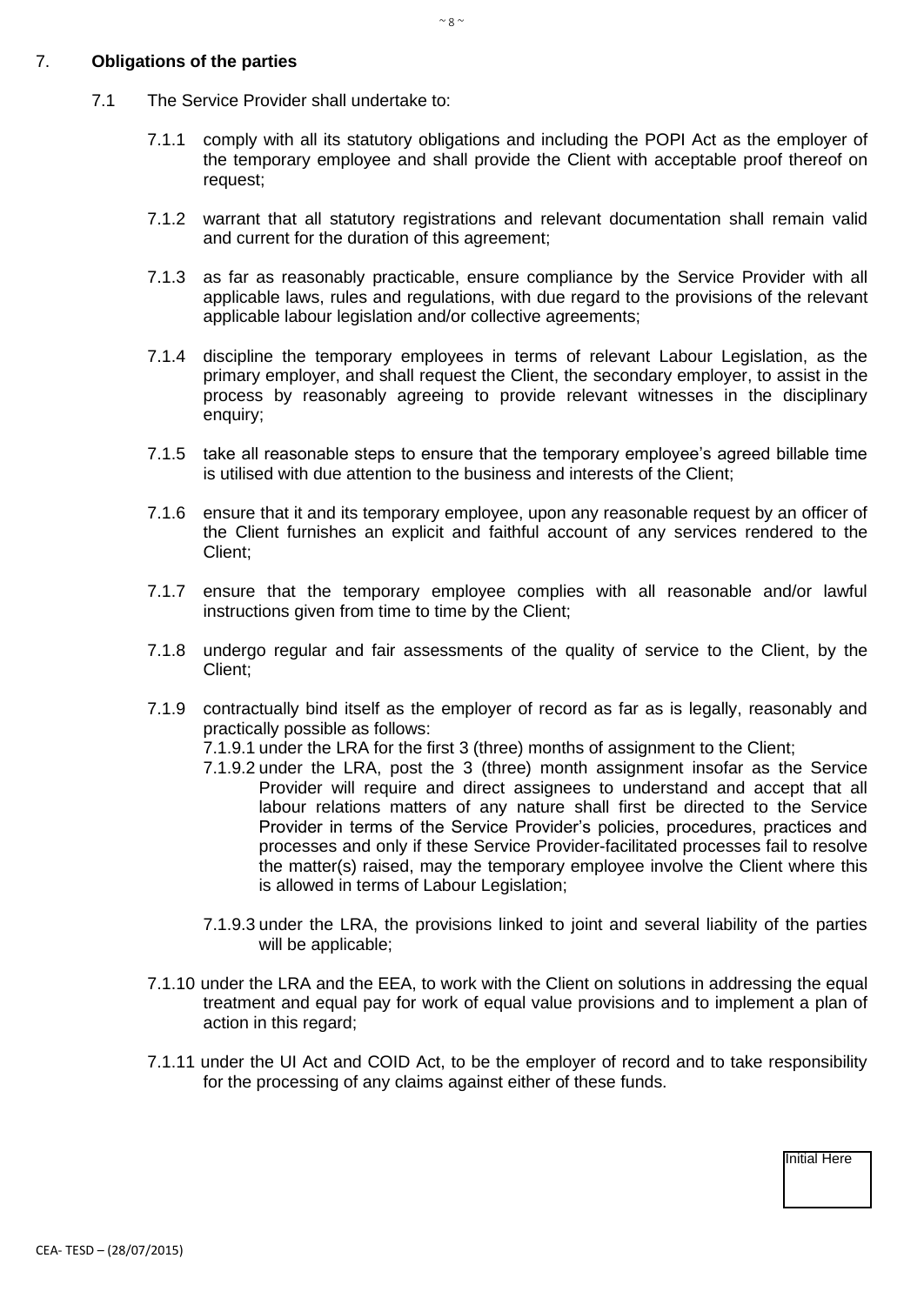- 7.2 The Client shall undertake to:
	- 7.2.1 take cognisance of and comply with the POPI Act and the provision of all statutory labour regulations and the BCEA and the LRA in its dealings with the temporary employee;
	- 7.2.2 act in a supervisory and/or monitoring capacity only in its dealings with the temporary employee and at no time allow, construe or suggest an employer/employee relationship to exist;
	- 7.2.3 avoid entering into discussions and/or negotiations in respect of rates, increases or direct payments of any nature with the temporary employee without the knowledge and consent of the Service Provider;
	- 7.2.4 notify the Service Provider of any contraventions, infractions or misdemeanours of any kind by the temporary employee within 24 (twenty four) hours of the event, to enable the Service Provider to initiate disciplinary procedures. The Client further undertake to assist in terms of providing witnesses and/or evidence;
	- 7.2.5 ensure that the temporary employee accepts instructions only from authorised officers or personnel of the Client and furthermore acknowledges that only such authorised personnel of the Client are entitled to sign correspondence for and on behalf of the officers or personnel of the Client;
	- 7.2.6 provide the Service Provider with a clearly defined and detailed job profile indicating:
		- 7.2.6.1 the reason for the service requirement as defined in terms of time and/or project or task
		- 7.2.6.2 the position,
		- 7.2.6.3 the key performance areas,
		- 7.2.6.4 the required competencies,
		- 7.2.6.5 the remuneration parameters,
		- 7.2.6.6 the nature and extent of verification checks that need to be performed by the Service Provider.
	- 7.2.7 notify the Service Provider of any change in regard to any of the above factors as soon as it becomes aware thereof and thereafter to afford the Service Provider a reasonable timeframe to comply with the change legally and effectively;
	- 7.2.8 specify requirements in terms of the nature and extent of the Service Provider's compliance requirements relating to confidentiality and propriety information;
	- 7.2.9 assign and specify personnel accountable and responsible for liaison with the Service Provider on all matters contained in this Agreement;
	- 7.2.10 provide the appropriate infrastructure, resources, training, training venue and training records and material as appropriate and applicable;
	- 7.2.11 allow the designated Service Provider personnel access to the Client's site(s) as well as with the necessary and appropriate documentation and resources in order to fulfil the Service Provider's obligations in terms of this agreement and/or to deal with employment relations matters pertaining to a temporary employee;
	- 7.2.12 contact the Service Provider immediately and/or timeously in the case of any matters pertaining to human resources and labour relations with respect to one or more of the temporary employees;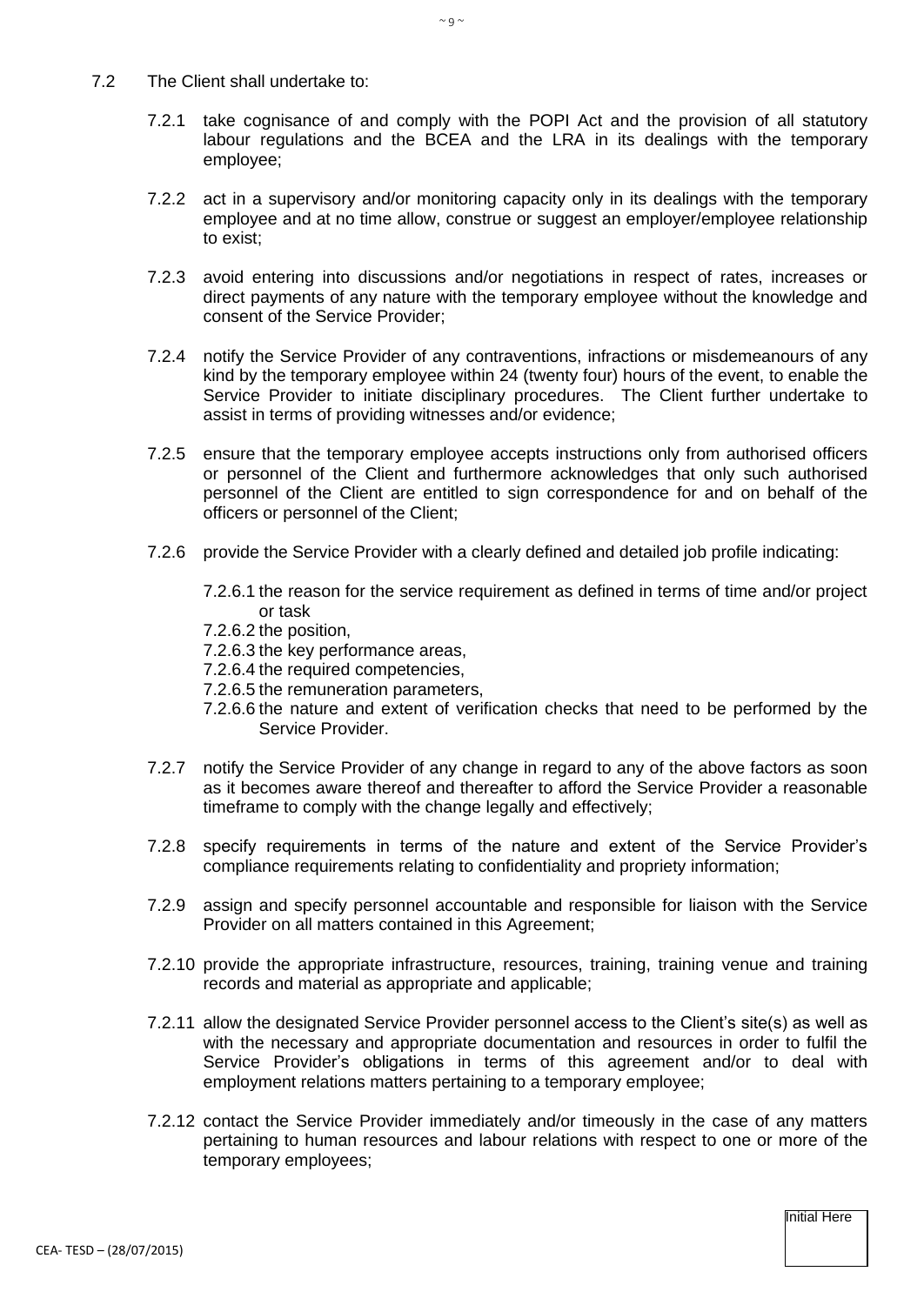- 7.2.13 allow the Service Provider to comply with the agreed disciplinary, grievance and incapacity codes and procedures and to assist the Service Provider as far as is reasonable, necessary and appropriate to maintain, manage and nurture healthy employment relations;
- 7.2.14 ensure compliance to all relevant legislation;
- 7.2.15 request the removal of a temporary employee off site or project only for a reason that complies with Labour Legislation for misconduct, incapacity, operational requirements or the end of the temporary employee's project;
- 7.2.16 comply with the payment terms set out herein;
- 7.2.17 use and employ the temporary employee only in terms of this Agreement and/or as specified by the Client from time to time;
- 7.2.18 notify the Service Provider of an intention to employ the temporary employee of the Service Provider in a manner where the employment relationship between the Service Provider and the temporary employee is terminated and continued by the Client or any of its associated companies, subsidiaries, contractors, Service Providers and partners, in which event a placement fee shall become due and payable;
- 7.2.19 the Service Provider retains the sole rights and obligations to discipline, performance manage and retrench employees notwithstanding the deeming provision for employees under the threshold as determined by Section 198 of the LRA;
- 7.2.20 where the Client is also deemed to be the employer in terms of the LRA, Client mandates the Service Provider to take action as the primary employer and undertakes to provide reasonable assistance which includes timeous notification to the Service Provider of misconduct, incapacity or operational requirements;
- 7.2.21 the Service Provider's temporary employee's services can only be terminated for reasons that in law result in a fair dismissal. Should this be the case the Service Provider indemnifies Client of liability beyond three months provided Client supplies the Service Provider with fair dismissal reasons for misconduct, incapacity or operational requirements in terms of the requirements of the LRA. Should this not be the case, Client retains liability;
- 7.2.22 contact the Service Provider immediately in the event that there arises any human resource or labour relations issues with respect to a temporary employee. The Client acknowledges that in so far as temporary employees may in law also be considered to be employed by the Client, the Service Provider remains the primary employer of the temporary employees and that the Service Provider will remain solely responsible for action taken against a temporary employee for conduct, capacity and operational requirements, up to dismissal;
- 7.2.23 provide the Service Provider with reasonable assistance where the Service Provider is required to take action against a temporary employee to conduct, capacity or operational requirements; and
- 7.2.24 request the removal of a temporary employee off site or project only for a reason that in law justifies dismissal.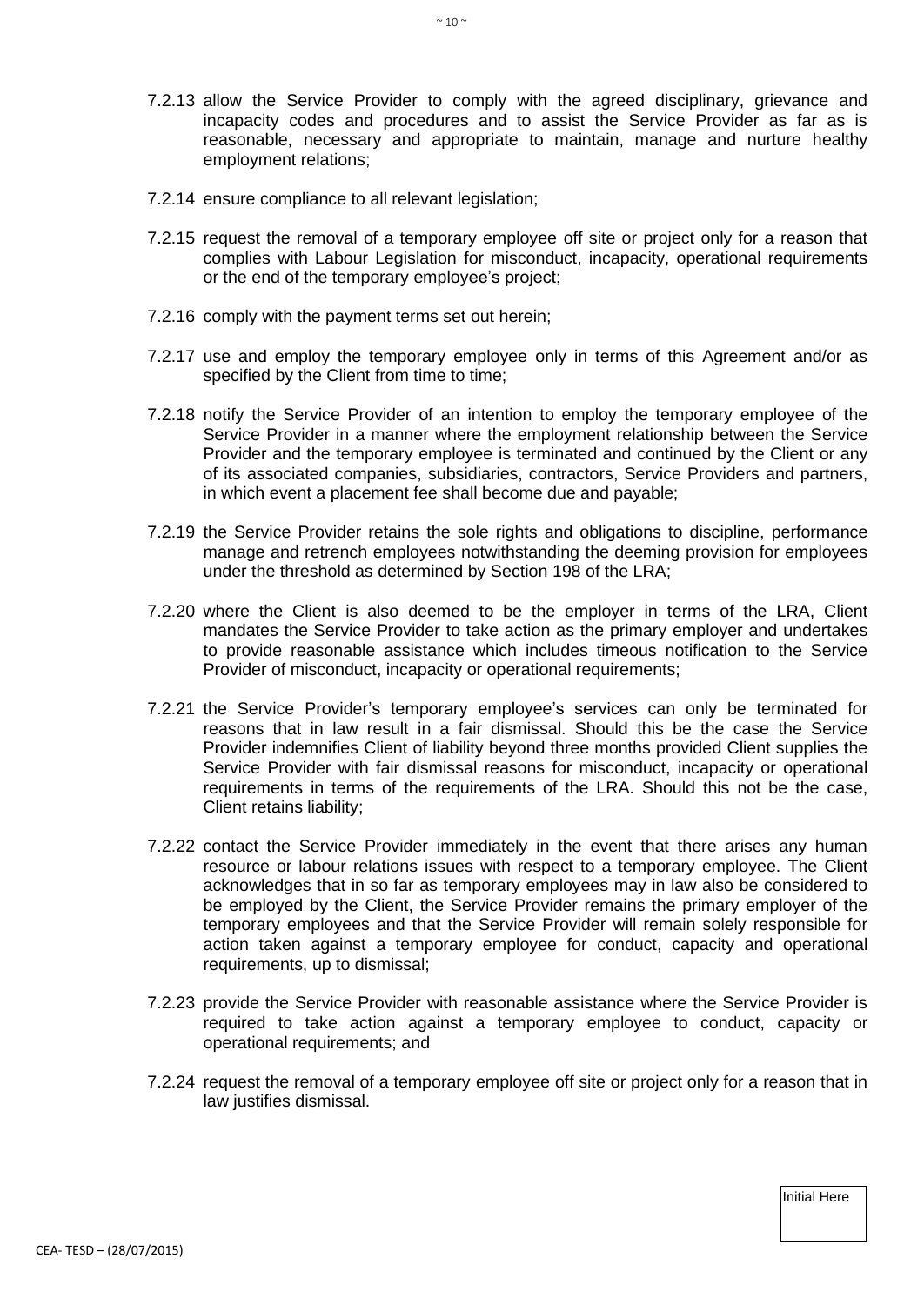### 8. **Termination**

- 8.1 This Agreement may be terminated:
	- 8.1.1 by written notice given by one party to the other if the party to whom such notice has been given has committed a material breach of this Agreement and fails to rectify such a breach within 7 (seven) days after the receipt of such written notice, requiring the defaulting party to remedy such breach in terms of the scope of this Agreement.
- 8.2 In addition to a party's right to terminate this Agreement as a result of material breach, they shall be entitled to terminate this Agreement without notice should any of the following event's arise:
	- 8.2.1 the other party is sequestrated (whether provisionally or finally);
	- 8.2.2 the other party has any judgement in excess of R100 000 (One Hundred Thousand Rand) taken against it and fails to satisfy such judgement within ten 10 (ten) days thereof, or to rescind the judgment within the period of time prescribed in the relevant rules of court;
	- 8.2.3 one party commits any act which in the reasonable opinion of the other party adversely affects or is likely to affect the goodwill, reputation, business, or professional standing of that party.
- 8.3 One party's right to terminate this Agreement may be exercised without prejudice to any other rights which they may have against the other, whether in terms of this Agreement or in law.

#### 9. **Confidentiality and Restraint**

- 9.1 The parties to this agreement shall, for the duration of this Agreement and after its termination, be required to keep confidential the terms of this Agreement together with the Confirmation of Assignment(s) hereto and the subject matter thereof.
- 9.2 The parties further agree to keep confidential the parties' information regarding its business, including but not limited to confidential documentation, software, records, correspondence, marketing and / or financial information, and may not reveal to any person or institution other than persons or institutions employed and/or authorised by both parties, and who are required to know such information for the purpose of their employment and/or association with the business, such information, both during the continuance of the involvement between the parties hereunder or at any time thereafter.
- 9.3 The Client shall not, for the duration of this Agreement or the Confirmation of Assignment(s) hereto, and for a period of 3 (three) months after termination, directly or indirectly employ, or enter into an employment contract with a temporary employee supplied by the Service Provider without the written consent of the Service Provider.
- 9.4 Should the Client wish to make an offer of employment either directly or indirectly, on a temporary or permanent basis to the Service Provider within the time referred to in Clause 8.3, the Client shall be required to obtain the written consent of the Service Provider, whereupon<br>the Service Provider shall be entitled to charge a fee equal to bercent of the annual the Service Provider shall be entitled to charge a fee equal to salary offered to the temporary employee, payable on presentation of invoice.

 $\sim$  11  $\sim$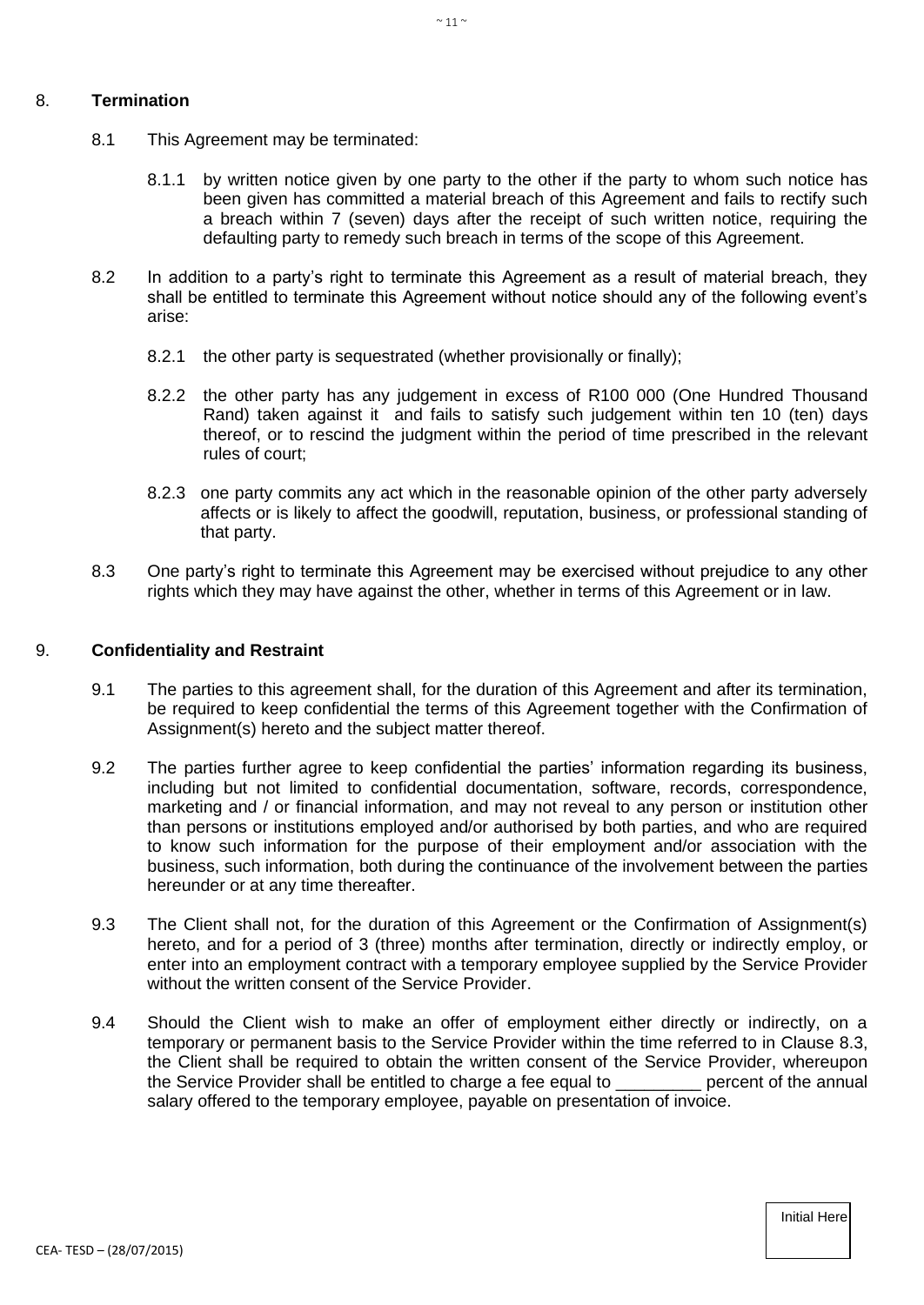# 10. **Indemnity and Limitation of Liability**

10.1 In terms of this Agreement, and provided the Client complies with the terms of the Agreement, the Service Provider indemnifies and holds the Client harmless against all loss, damage, costs, charges and expenses or other liabilities as a result of the Service Provider failing or having failed to comply with the provisions of any applicable Labour Legislation.

## 11. **Disputes**

- 11.1 Should any dispute between the parties arise in respect of:
	- 11.1.1 the interpretation of, or the effect of;
	- 11.1.2 the parties' respective rights and liabilities in terms of;
	- 11.1.3 any matter arising out of the termination of this Agreement or any order placed by the Client for the provision of services, such dispute shall be subjected to and settled by arbitration in terms of the provisions of the Arbitration Act of 1965.
- 11.2 The arbitration proceedings shall be finalised at the discretion of the arbitrator and without unnecessary delay or unnecessary accumulation of costs.
- 11.3 The decision of the arbitration shall be binding and final and, should one of the parties so request, the others shall agree that such a decision be made an order of court. The costs of the arbitration proceedings shall be at the discretion of the arbitrator.
- 11.4 The arbitrator shall be an independent person acceptable to both parties.
- 11.5 Should the parties not be able to agree on a specific arbitrator within seven 7 (seven) days after arbitration was requested, the President of the South African Law Society shall within seven 7 (seven) days thereafter, designate an arbitrator in order that arbitration may commence as soon as possible.

# 12. **Copyright and assignment**

- 12.1 The Service Provider assigns, cedes and makes over to the Client any interest in and to Intellectual Property created by temporary staff by virtue of services rendered to the Client or its clients during the duration of this Agreement and the Schedule to the Services Agreement, and waives all claims of ownership in respect thereof, unless expressly agreed to the contrary in writing by the parties.
- 12.2 The Client furthermore has the right to assign, sell or give over to any third party any of the material or part of the material referred to as Intellectual Property in terms of this Agreement.

# 13 **Insolvency**

13.1 Should either party become insolvent or have a receiving order made against it or compound with its creditors or being a corporation to be wound up, not being a member's voluntary winding up for the purposes of reconstruction or amalgamation, or carry on its business under a receiver for the benefits of its creditors or any of them, the other party shall be at liberty to terminate this agreement forthwith by notice in writing to the party or to the receiver or liquidator or to any person in whom this agreement may become vested or to give such receiver, liquidator or other person the option of carrying out this agreement subject to providing a guarantee for the due and faithful performance of this agreement up to an amount agreed upon.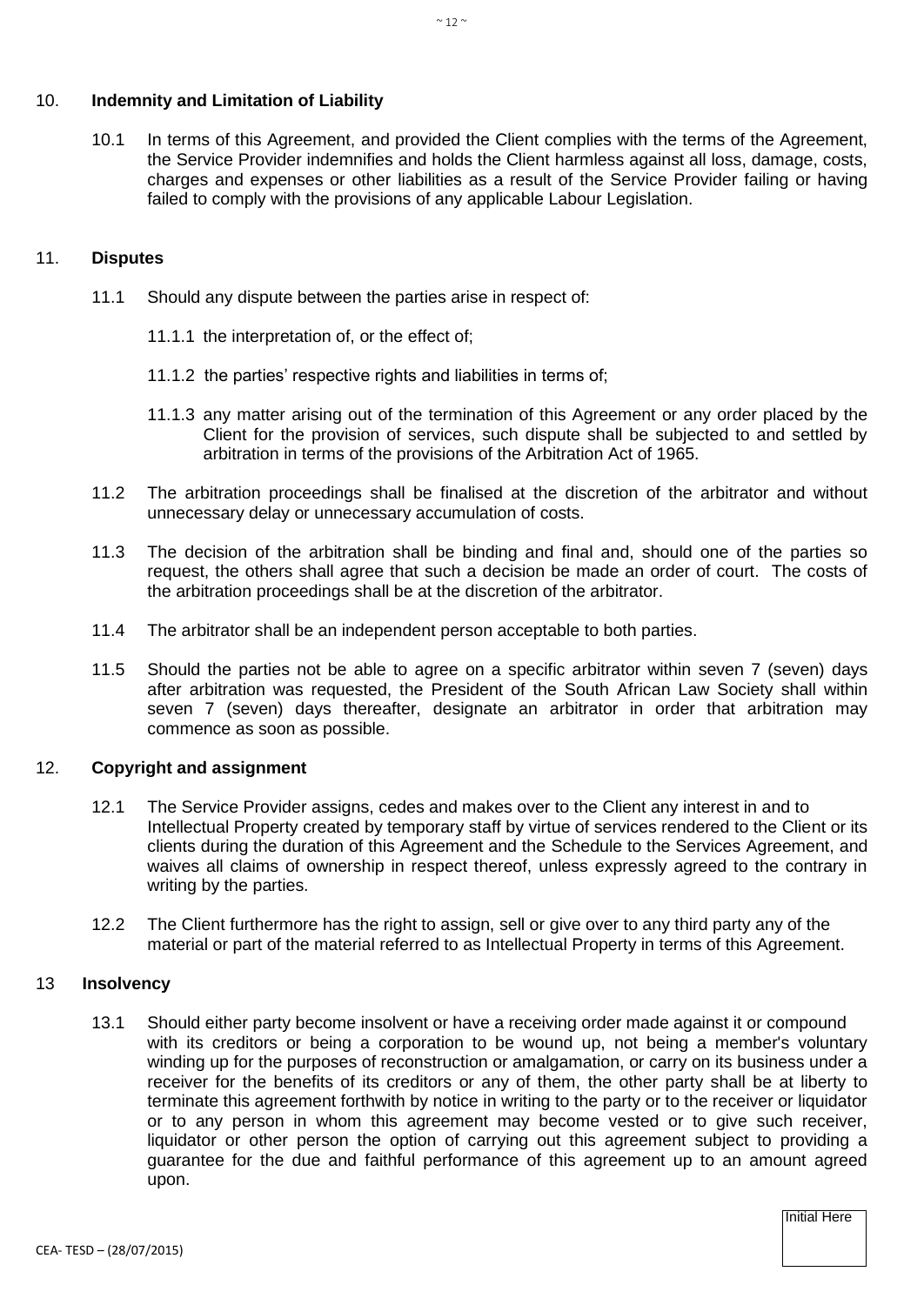#### 14. **Contract Variation**

- 14.1 No amendment of, alteration to, addition to, or deletion from this Agreement, or any consensual cancellation of this Agreement or any part of this Agreement, shall be binding on the parties unless reduced to writing and signed by both parties.
- 14.2 No indulgence granted by either party shall constitute a waiver of any of that party's rights under this Agreement. Accordingly, that party shall not be precluded, as a consequence of having granted such indulgence, from exercising any rights against the other which may have arisen or may arise.
- 14.3 No addition to, variation, or agreed cancellation of this Agreement or any annexures hereto shall be of any force or effect unless in writing and signed by or on behalf of the parties.

### 15. **Transfer of rights and obligations**

15.1 The Parties shall not be entitled to cede, assign, transfer or make over their rights and obligations in terms of this agreement without the prior written consent of the other Party to this agreement, which consent shall not unreasonably be withheld.

### 16. **Force Majeure**

- 16.2.1 If fulfillment of either parties' obligations under this agreement or any assignment is prevented by unforeseen circumstances beyond their control, such as any act of God, major industrial disputes, war, requisitions, rebellions or riots, or defects and delays in deliveries from a supplier and/or service provider due to any of the aforementioned circumstances, this shall constitute a ground for discharge from liability for delays in approval or delivery and for relevant liquidated damages and other damages.
- 16.1.2 party loses its right to claim relief for force majeure if it does not without undue delay after it realises or should have realised that a case of force majeure exists notify the other party in writing specifying the nature and extent of the circumstances giving rise to the event of force majeure. After the case of force majeure has ceased, the other party shall be notified thereof, and be informed of when measures that were delayed by the event of force majeure will be performed.

### 17. **Domicilium**

- 17.1 The parties choose *domicilium citandi et executandi* for all purposes of the giving of any notice, the payment of any sum, the serving of any process and for any other purpose arising from this Agreement, at their respective addresses set out in this Agreement, or in the Confirmation of Assignment.
- 17.2 Each of the parties shall be entitled from time to time, by written notice to the other, to vary its domicilium to any other physical address within the Republic of South Africa and/or its facsimile number.
- 17.3 Any notice given and any payment made by any party to the other which
	- 17.3.1 is delivered by hand during the normal business hours of the addressee at the addressee's domicilium for the time being shall be rebuttably presumed to have been received by the addressee at the time of delivery;
	- 17.3.2 is posted by prepaid registered post from an address within the Republic of South Africa to the addressee at the addressee's domicilium for the time being shall be rebuttably presumed to have been received by the addressee on the seventh day after the date of posting.

**Initial Here Initial Here Initial Here**